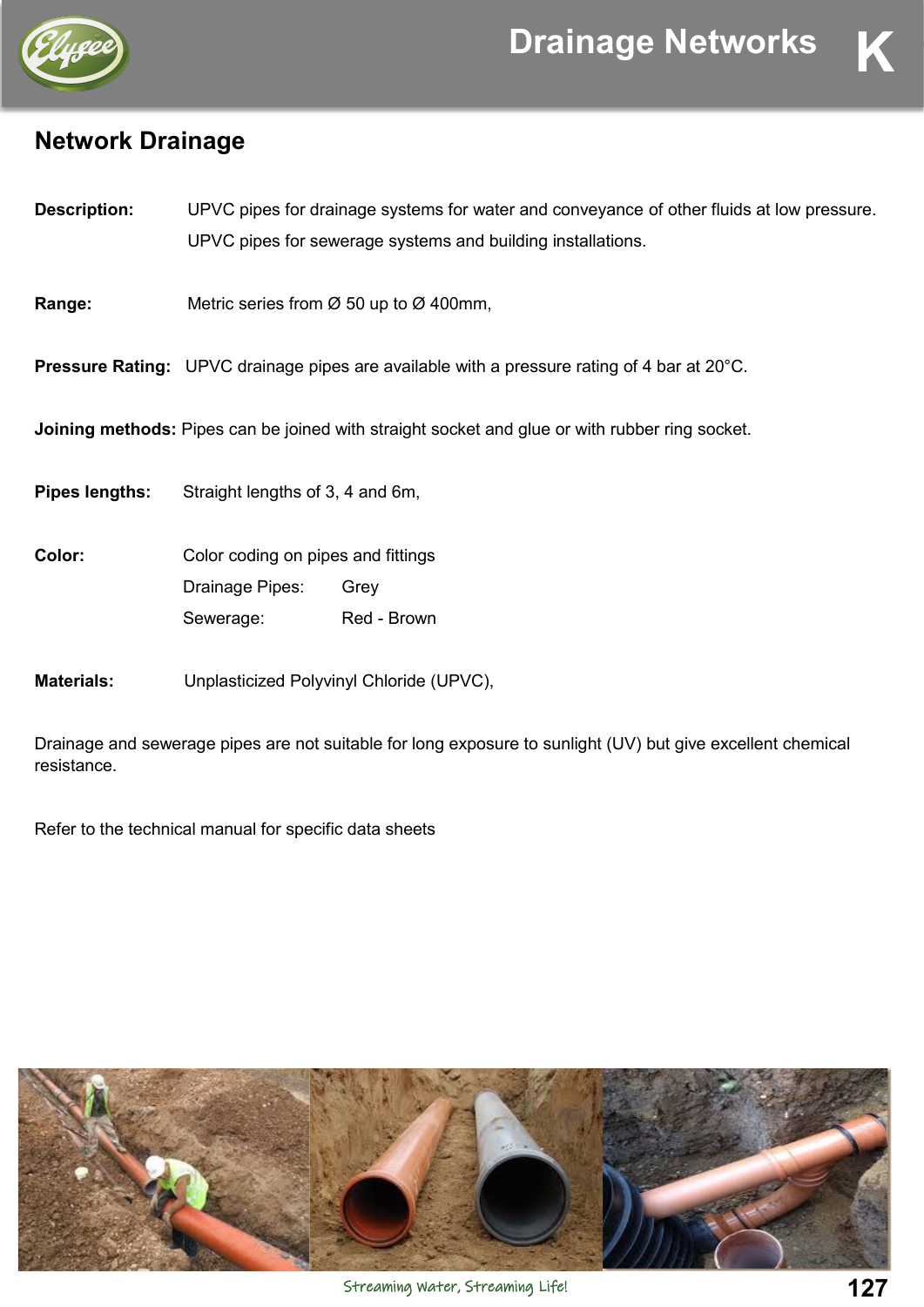

**No. 880 (EN 12200)**

| <b>Drainage Pipes</b> |  |
|-----------------------|--|
|-----------------------|--|

| <b>Nominal Size</b> | Code         | <b>Thickness</b> | Weight  | <b>Price</b> |
|---------------------|--------------|------------------|---------|--------------|
| m <sub>m</sub>      |              | m <sub>m</sub>   | Kg/met. |              |
|                     |              | 4 meters         |         |              |
| 50                  | 880 00 050 4 | $1,5 - 1,8$      |         |              |
| 56                  | 880 00 056 4 | $1,5 - 1,8$      |         |              |
| 63                  | 880 00 063 4 | $1,5 - 1,8$      |         |              |
| 75                  | 880 00 075 4 | $1,5 - 1,8$      |         |              |
| 90                  | 880 00 090 4 | 1,8              |         |              |
| 110                 | 880 00 110 4 | 2,2              |         |              |
|                     |              | 6 meters         |         |              |
| 50                  | 880 00 050 6 | $1,5 - 1,8$      |         |              |
| 56                  | 880 00 056 6 | $1,5 - 1,8$      |         |              |
| 63                  | 880 00 063 6 | $1,5 - 1,8$      |         |              |
| 75                  | 880 00 075 6 | $1,5 - 1,8$      |         |              |
| 90                  | 880 00 090 6 | 1,8              |         |              |
| 110                 | 880 00 110 6 | 2,2              |         |              |

### **No. 890 (DIN 8061-8062)**

Drainage Pipes PN4 (SDR 51)

| <b>Nominal Size</b> |              | <b>Thickness</b> | Weight  | <b>Price</b> |
|---------------------|--------------|------------------|---------|--------------|
| mm                  | Code         | mm               | Kg/met. |              |
|                     |              | 4 meters         |         |              |
| 125                 | 890 40 125 4 | 2,2              | 1,48    |              |
| 160                 | 890 40 160 4 | 3,2              | 2,17    |              |
|                     |              | 6 meters         |         |              |
| 125                 | 890 60 125 6 |                  |         |              |
| 160                 | 890 60 160 6 |                  |         |              |
| 180                 | 890 60 180 6 |                  |         |              |
| 200                 | 890 60 200 6 |                  |         |              |
| 225                 | 890 60 225 6 |                  |         |              |
| 250                 | 890 60 250 6 |                  |         |              |
| 315                 | 890 60 315 6 |                  |         |              |
| 400                 | 890 60 400 6 |                  |         |              |

|                     | <b>No. 981</b><br>Pipes for AC Drain |                  |         |              |  |  |
|---------------------|--------------------------------------|------------------|---------|--------------|--|--|
| <b>Nominal Size</b> | Code                                 | <b>Thickness</b> | Weight  | <b>Price</b> |  |  |
| m <sub>m</sub>      |                                      | mm               | Kg/met. |              |  |  |
|                     |                                      | 4 meters         |         |              |  |  |
| 20                  | 981 60 020 4                         | 1,5              | 0,13    |              |  |  |
| 25                  | 981 60 025 4                         | 1,9              | 0,21    |              |  |  |
| 32                  | 981 60 032 4                         | 1,9              | 0,27    |              |  |  |

| No.<br>812  |                 | <b>Coupling</b>      |            |             |
|-------------|-----------------|----------------------|------------|-------------|
| Code        | <b>Diameter</b> | <b>Packing (Pcs)</b> |            | <b>Note</b> |
|             | mm              | <b>Box</b>           | <b>Bag</b> |             |
| 812 050 050 | 50              |                      |            |             |
| 812 063 063 | 63              |                      |            |             |
| 812 075 075 | 75              |                      |            |             |
| 812 125 125 | 125             |                      |            |             |
| 812 160 160 | 160             |                      |            |             |
| 812 200 200 | 200             |                      |            |             |
| 812 250 250 | 250             |                      |            |             |
| 812 315 315 | 315             |                      |            |             |



812 250 200 250 x 200 812 315 250 315 x 250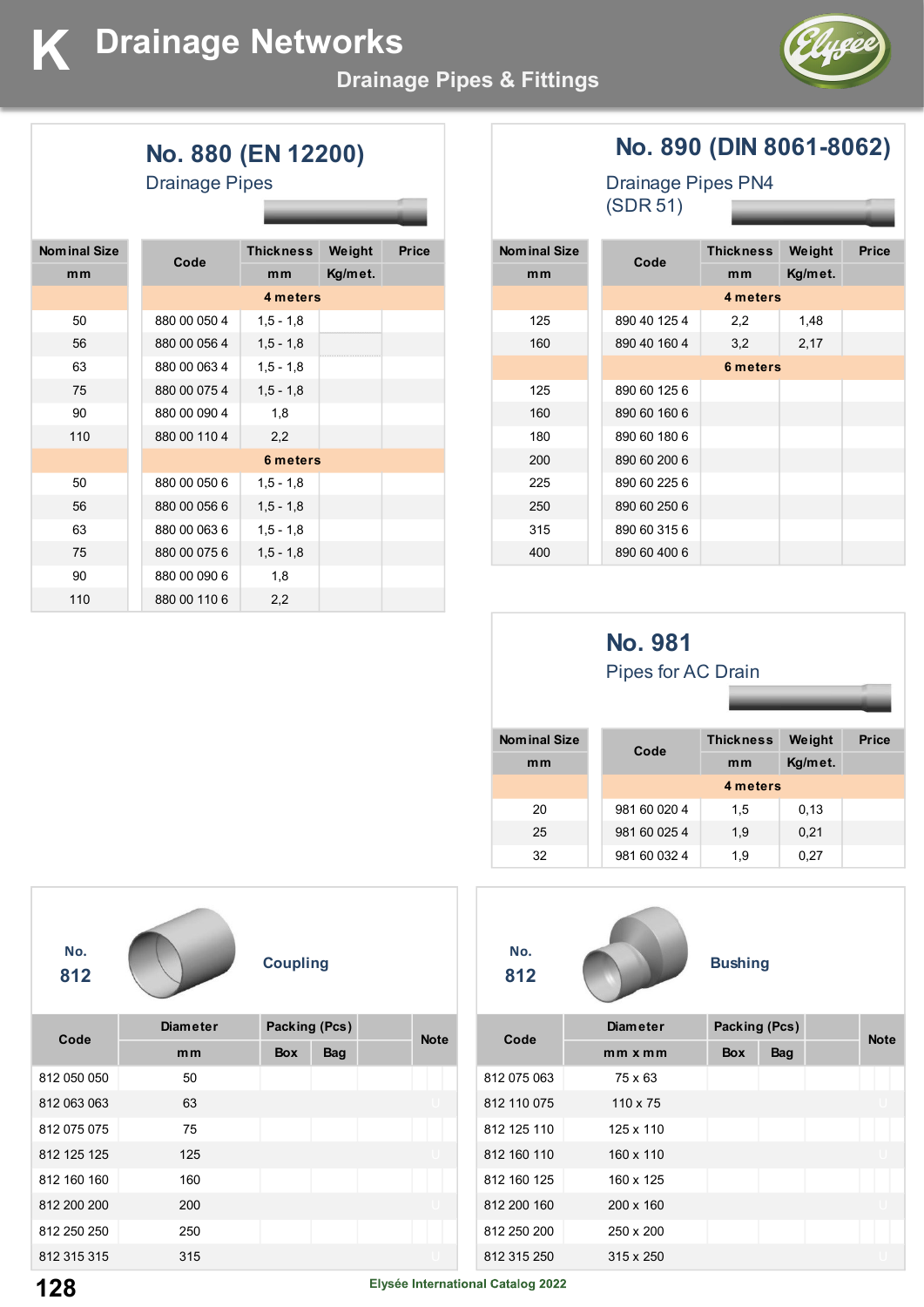# **Drainage Networks**

**Elbow 45°**



**No.**

**Drainage Fittings**

**No. 815**

| 814         |                 | <b>EIDOW 90</b> |                         |             | 815         |                 | <b>EIDOW 45</b> |                          |             |
|-------------|-----------------|-----------------|-------------------------|-------------|-------------|-----------------|-----------------|--------------------------|-------------|
|             | <b>Diameter</b> |                 | Packing (Pcs)           |             |             | <b>Diameter</b> |                 | Packing (Pcs)            |             |
| Code        | mm              | Box             | <b>Bag</b>              | <b>Note</b> | Code        | mm              | Box             | <b>Bag</b>               | <b>Note</b> |
| 814 050 050 | 50              |                 |                         |             | 815 050 050 | 50              |                 |                          |             |
| 814 063 063 | 63              |                 |                         |             | 815 063 063 | 63              |                 |                          |             |
| 814 075 075 | 75              |                 |                         |             | 815 075 075 | 75              |                 |                          |             |
| 814 125 125 | 125             |                 |                         |             | 815 125 125 | 125             |                 |                          |             |
| 814 160 160 | 160             |                 |                         |             | 815 160 160 | 160             |                 |                          |             |
| 814 200 200 | 200             |                 |                         |             | 815 200 200 | 200             |                 |                          |             |
| 814 250 250 | 250             |                 |                         |             | 815 250 250 | 250             |                 |                          |             |
| 814 315 315 | 315             |                 |                         |             | 815 315 315 | 315             |                 |                          |             |
| No.<br>817  |                 | Tee 90°         |                         |             | No.<br>818  |                 | Tee "Y"         |                          |             |
|             | <b>Diameter</b> |                 | Packing (Pcs)           |             |             | <b>Diameter</b> | Packing (Pcs)   |                          |             |
| Code        | mm              | <b>Box</b>      | met.                    | <b>Note</b> | Code        | mm              | <b>Box</b>      | met.                     | <b>Note</b> |
| 817 050 050 | 50              |                 |                         |             | 818 050 050 | 50              |                 |                          |             |
| 817 063 063 | 63              |                 |                         |             | 818 063 063 | 63              |                 |                          |             |
| 817 075 075 | 75              |                 |                         |             | 818 075 075 | 75              |                 |                          |             |
| 817 125 125 | 125             |                 |                         |             | 818 125 125 | 125             |                 |                          |             |
| 817 160 160 | 160             |                 |                         |             | 818 160 160 | 160             |                 |                          |             |
| 817 200 200 | 200             |                 |                         |             | 818 200 200 | 200             |                 |                          |             |
| 817 250 250 | 250             |                 |                         |             | 818 250 250 | 250             |                 |                          |             |
| 817 315 315 | 315             |                 |                         |             | 818 315 315 | 315             |                 |                          |             |
| No.<br>813  | 122.777         |                 | <b>Waste Access Cap</b> |             | No.<br>819  |                 |                 | <b>Ventilation Grill</b> |             |
| Code        | <b>Diameter</b> |                 | Packing (Pcs)           | <b>Note</b> | Code        | <b>Diameter</b> | Packing (Pcs)   |                          |             |
|             | mm              | Box             | Bag                     |             |             | mm              | Box             | <b>Bag</b>               | <b>Note</b> |
| 813 000 063 | 63              |                 |                         |             | 819 000 056 | 56              |                 |                          |             |
| 813 000 075 | 75              |                 |                         |             | 819 000 063 | 63              |                 |                          |             |
| 813 000 125 | 125             |                 |                         |             | 819 000 075 | 75              |                 |                          |             |
| 813 000 160 | 160             |                 |                         |             |             |                 |                 |                          |             |
| 813 000 200 | 200             |                 |                         |             |             |                 |                 |                          |             |
| 813 000 250 | 250             |                 |                         |             |             |                 |                 |                          |             |
| 813 000 315 | 315             |                 |                         |             |             |                 |                 |                          |             |

**Elbow 90°**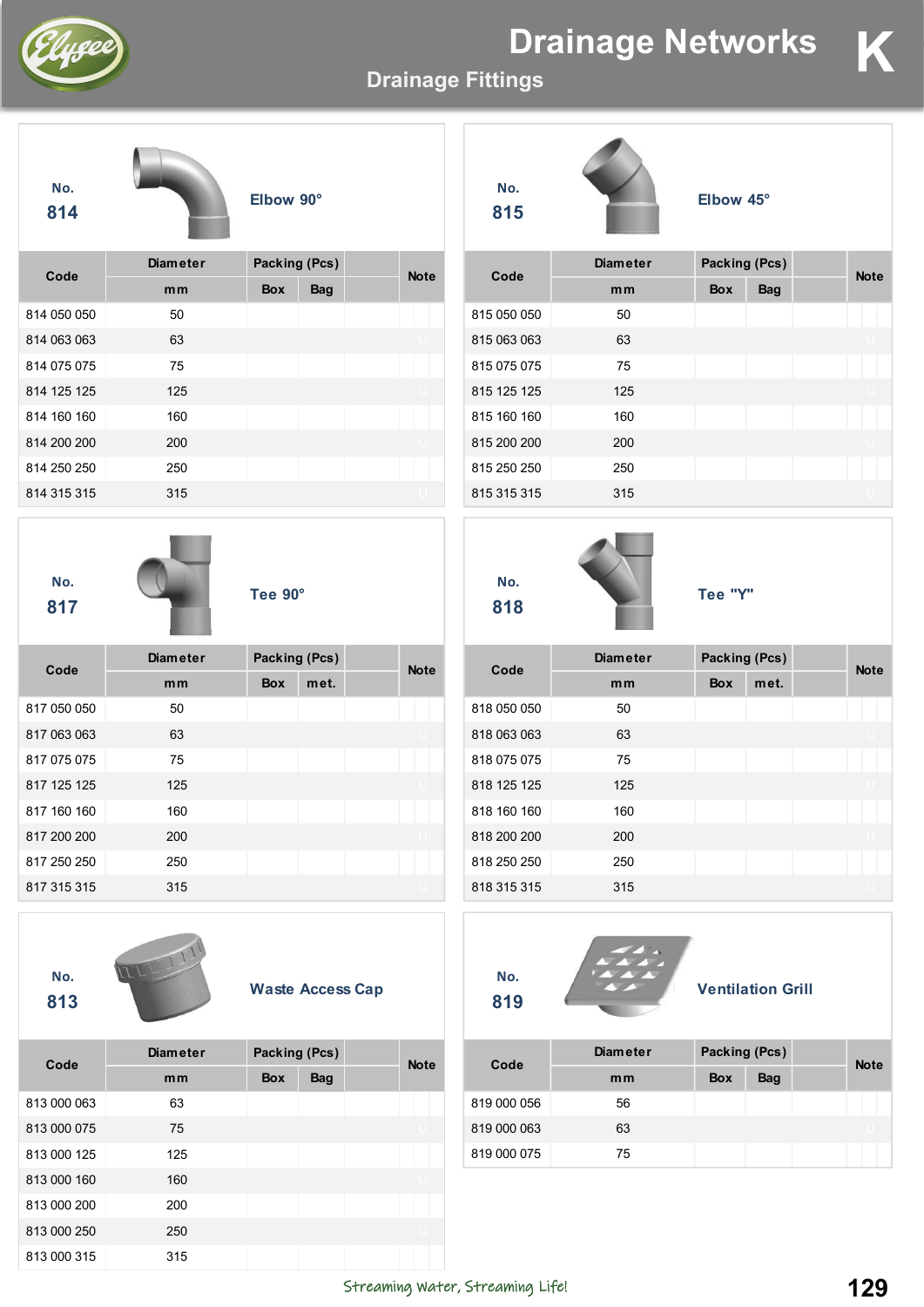

# **K Drainage Networks Change**

### **Sewerage Pipes & Fittings**





**Sewerage Pipes Series 34 EN 1401-1** 

**No. 790**

**Sewerage Pipes Series 41 EN 1401-1** 

| Code         | <b>Diameter</b>   | Packing (Pcs) |      | <b>Note</b> |
|--------------|-------------------|---------------|------|-------------|
|              | mm                | <b>Box</b>    | met. |             |
| 790 34 110 6 | $\varnothing$ 110 | 1             | 6    |             |
| 790 34 160 6 | $\varnothing$ 160 | 1             | 6    |             |
| 790 34 200 6 | $\varnothing$ 200 | 1             | 6    |             |
| 790 34 250 6 | $\varnothing$ 250 | 1             | 6    |             |
| 790 34 315 6 | Ø 315             | 1             | 6    |             |
| 790 34 400 6 | Ø 400             | 1             | 6    |             |

| Code         | <b>Diameter</b>   |            | Packing (Pcs) | <b>Note</b> |
|--------------|-------------------|------------|---------------|-------------|
|              | mm                | <b>Box</b> | met.          |             |
| 790 41 160 6 | $\varnothing$ 160 | 1          | 6             |             |
| 790 41 200 6 | $\varnothing$ 200 | 1          | 6             |             |
| 790 41 250 6 | $\varnothing$ 250 | 1          | 6             |             |
| 790 41 315 6 | Ø 315             | 1          | 6             |             |
| 790 41 400 6 | Ø 400             | 1          | 6             |             |



**Sewerage Pipes Series 51 EN 1401-1** 

| Code         | <b>Diameter</b>   | Packing (Pcs) |      | <b>Note</b> |
|--------------|-------------------|---------------|------|-------------|
|              | m <sub>m</sub>    | <b>Box</b>    | met. |             |
| 790 51 160 6 | $\varnothing$ 160 | 1             | 6    |             |
| 790 51 200 6 | $\varnothing$ 200 | 1             | 6    |             |
| 790 51 250 6 | Ø 250             | 1             | 6    |             |
| 790 51 315 6 | Ø 315             | 1             | 6    |             |
| 790 51 400 6 | 400<br>Ø          | 1             | 6    |             |



| Code        | <b>Diameter</b> | Packing (Pcs) |            | <b>Note</b> |
|-------------|-----------------|---------------|------------|-------------|
|             | mm              | <b>Box</b>    | <b>Bag</b> |             |
| 713 000 110 | 110             | 100           |            |             |
| 713 000 160 | 160             | 80            |            |             |
| 713 000 200 | 200             | 64            |            |             |
| 713 000 250 | 250             | 1             |            |             |
| 713 000 315 | 315             | 10            |            |             |
| 713 000 400 | 400             | 1             |            |             |

| No. |  |
|-----|--|
| 712 |  |

| Code        | <b>Diameter</b>  | Packing (Pcs) |            | <b>Note</b> |
|-------------|------------------|---------------|------------|-------------|
|             | $mm \times mm$   | <b>Box</b>    | <b>Bag</b> |             |
| 712 110 110 | $110 \times 110$ | 80            |            |             |
| 712 160 110 | 160 x 110        | 24            |            |             |
| 712 160 160 | 160 x 160        | 24            |            |             |
| 712 200 160 | $200 \times 160$ | 12            |            |             |
| 712 200 200 | 200 x 200        | 12            |            |             |
| 712 250 250 | 250 x 250        | 1             |            |             |
| 712 315 315 | $315 \times 315$ | 8             |            |             |
| 712 400 400 | $400 \times 400$ | 1             |            |             |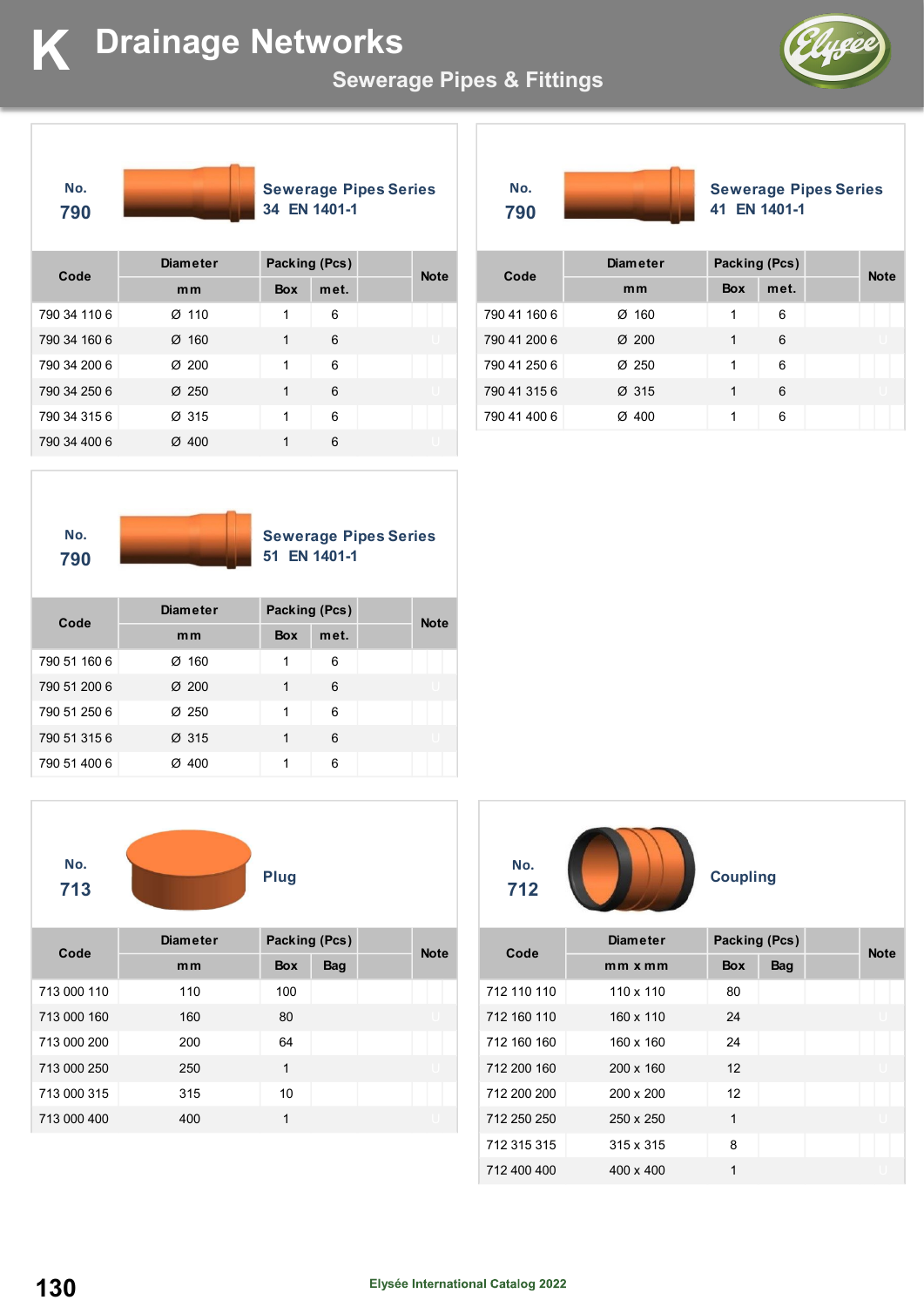

**Sewerage Fittings**





**Coupling Straight without Stop**

| Code         | <b>Diameter</b> | Packing (Pcs) |            | <b>Note</b> |
|--------------|-----------------|---------------|------------|-------------|
|              | mm              | <b>Box</b>    | <b>Bag</b> |             |
| 712A 700 110 | 110             | 48            |            |             |



**Bend 15°**

| Code        | <b>Diameter</b> | Packing (Pcs) |            | <b>Note</b> |
|-------------|-----------------|---------------|------------|-------------|
|             | mm              | <b>Box</b>    | <b>Bag</b> |             |
| 714 150 110 | 110             | 40            |            |             |
| 714 150 160 | 160             | 16            |            |             |
| 714 150 200 | 200             | 10            |            |             |
| 714 150 250 | 250             | 4             |            |             |
| 714 150 315 | 315             | 4             |            |             |

**No. 714**



| Bend 45° |  |
|----------|--|
|          |  |

| Code        | <b>Diameter</b> | Packing (Pcs) |            | <b>Note</b> |
|-------------|-----------------|---------------|------------|-------------|
|             | mm              | <b>Box</b>    | <b>Bag</b> |             |
| 714 450 110 | 110             | 40            |            |             |
| 714 450 160 | 160             | 16            |            |             |
| 714 450 200 | 200             | 10            |            |             |
| 714 450 250 | 250             | 4             |            |             |
| 714 450 315 | 315             | 4             |            |             |

| No.<br>714  |                 | Bend 92°      |            |             |
|-------------|-----------------|---------------|------------|-------------|
|             | <b>Diameter</b> | Packing (Pcs) |            | <b>Note</b> |
| Code        | mm              | <b>Box</b>    | <b>Bag</b> |             |
| 714 700 110 | 110             | 20            |            |             |

| No.<br>712B |                 | <b>Coupling Straight Socket</b><br>x Spigot |            |             |  |
|-------------|-----------------|---------------------------------------------|------------|-------------|--|
|             | <b>Diameter</b> | Packing (Pcs)                               |            | <b>Note</b> |  |
| Code        | mm              | <b>Box</b>                                  | <b>Bag</b> |             |  |



712B 700 110 110 48

**Bend 30°**

| Code        | <b>Diameter</b> | Packing (Pcs) |            | <b>Note</b> |
|-------------|-----------------|---------------|------------|-------------|
|             | mm              | <b>Box</b>    | <b>Bag</b> |             |
| 714 300 110 | 110             | 40            |            |             |
| 714 300 160 | 160             | 16            |            |             |
| 714 300 200 | 200             | 10            |            |             |
| 714 300 250 | 250             | 4             |            |             |
| 714 300 315 | 315             | 4             |            |             |



**Bend 92°**

| Code        | <b>Diameter</b> | Packing (Pcs) |            | <b>Note</b> |
|-------------|-----------------|---------------|------------|-------------|
|             | mm              | <b>Box</b>    | <b>Bag</b> |             |
| 714 900 110 | 110             | 25            |            |             |
| 714 900 160 | 160             | 10            |            |             |
| 714 900 200 | 200             | 8             |            |             |
| 714 900 250 | 250             | 1             |            |             |
| 714 900 315 | 315             | 4             |            |             |

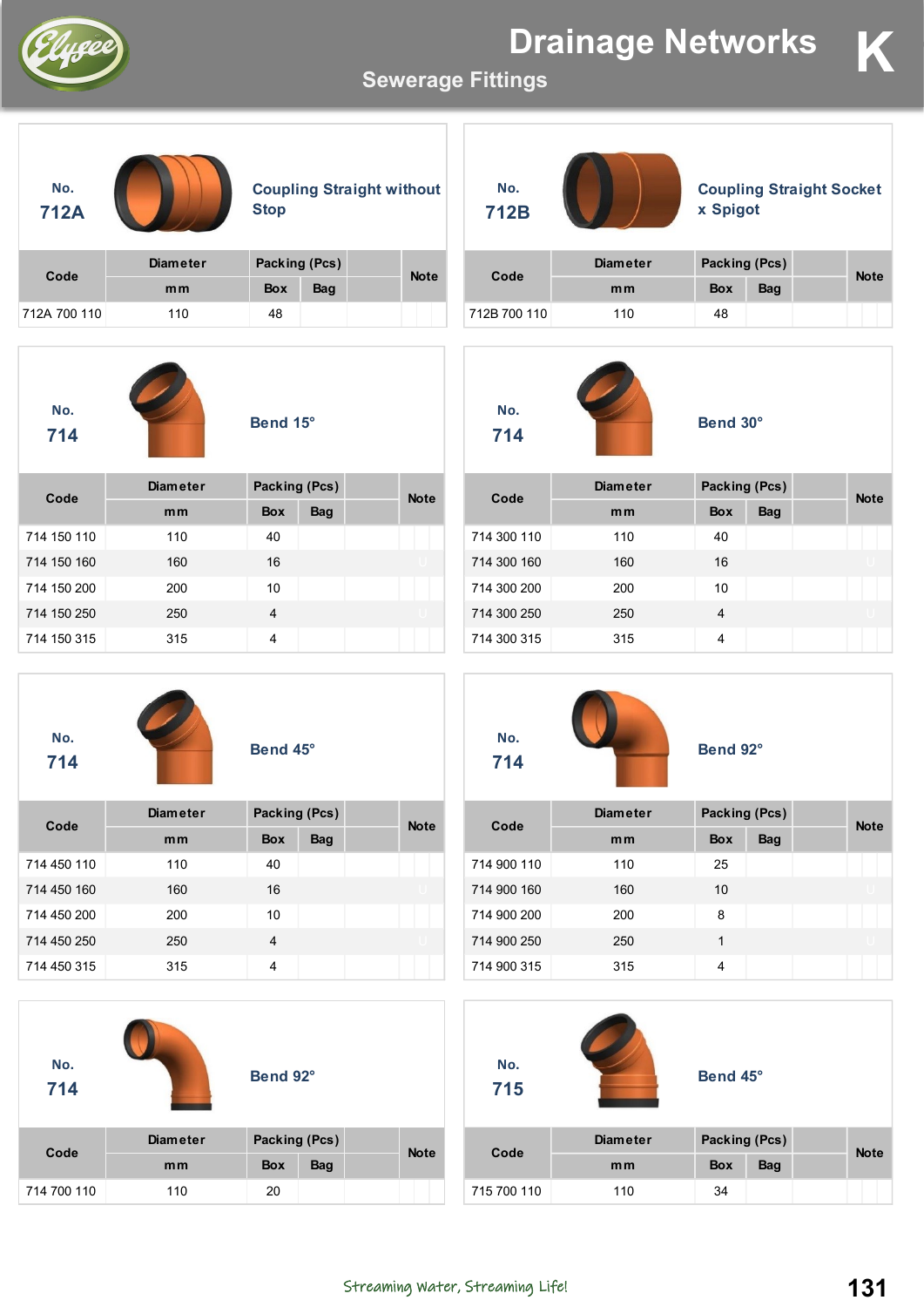# **K Drainage Networks**

### **Sewerage Fittings**

**No. 718**





**Tee 92°**

| Code        | <b>Diameter</b>  |                | Packing (Pcs) |  | <b>Note</b> |
|-------------|------------------|----------------|---------------|--|-------------|
|             | $mmx$ mm         | <b>Box</b>     | <b>Bag</b>    |  |             |
| 717 110 110 | $110 \times 110$ | 18             |               |  |             |
| 717 160 110 | 160 x 110        | 8              |               |  |             |
| 717 160 160 | 160 x 160        | 8              |               |  |             |
| 717 200 110 | 200 x 110        | 5              |               |  |             |
| 717 200 160 | 200 x 160        | 5              |               |  |             |
| 717 200 200 | 200 x 200        | 5              |               |  |             |
| 717 250 110 | 250 x 110        | 2              |               |  |             |
| 717 250 200 | 250 x 200        | 2              |               |  |             |
| 717 250 250 | 250 x 250        | 2              |               |  |             |
| 717 315 110 | 315 x 110        | 2              |               |  |             |
| 717 315 200 | 315 x 200        | 2              |               |  |             |
| 717 315 315 | 315 x 315        | 2              |               |  |             |
| 717 400 110 | 400 x 110        | $\overline{2}$ |               |  |             |



**Tee 45°**

| Code        | <b>Diameter</b> | Packing (Pcs) |            | <b>Note</b> |
|-------------|-----------------|---------------|------------|-------------|
|             | mm              | <b>Box</b>    | <b>Bag</b> |             |
| 718 160 110 | 110             | 8             |            |             |
| 718 160 160 | 160             | 8             |            |             |
| 718 200 200 | 200             | 5             |            |             |
| 718 250 250 | 250             | $\mathcal{P}$ |            |             |
| 718 315 315 | 315             | 2             |            |             |



### **P-Trap Socket x Spigot**

| Code        | <b>Diameter</b> | Packing (Pcs) |     | <b>Note</b> |
|-------------|-----------------|---------------|-----|-------------|
|             | mm              | <b>Box</b>    | Bag |             |
| 721 700 000 | 110             | 10            |     |             |



| Code      | <b>Diameter</b> | Packing (Pcs) |            | <b>Note</b> |  |
|-----------|-----------------|---------------|------------|-------------|--|
|           | mm              | <b>Box</b>    | <b>Bag</b> |             |  |
| 155 55 51 | 110             |               |            |             |  |
| 155 16 91 | 160             |               |            |             |  |
| 155 20 91 | 200             |               |            |             |  |



| Code        |     | .          |            | <b>Note</b> |  |
|-------------|-----|------------|------------|-------------|--|
|             | mm  | <b>Box</b> | <b>Bag</b> |             |  |
| 602 230 000 | 230 |            |            |             |  |
| 602 450 0CI | 450 |            |            |             |  |
| 602 450 OPL | 450 |            |            |             |  |



### **Inspection Chamber Base**

| Code        | <b>Diameter</b> | Packing (Pcs) |     | <b>Note</b> |
|-------------|-----------------|---------------|-----|-------------|
|             | mm              | <b>Box</b>    | Bag |             |
| 600 230 110 | 230/110         |               |     |             |
| 600 450 110 | 450 / 110       |               |     |             |
| 600 450 160 | 450 / 160       |               |     |             |



### **Cover for Chamber**

| Code        | <b>Diameter</b> | Packing (Pcs) |            | <b>Note</b> |
|-------------|-----------------|---------------|------------|-------------|
|             | mm              | <b>Box</b>    | <b>Bag</b> |             |
| 931 000 600 | 600 40 TN       |               |            |             |